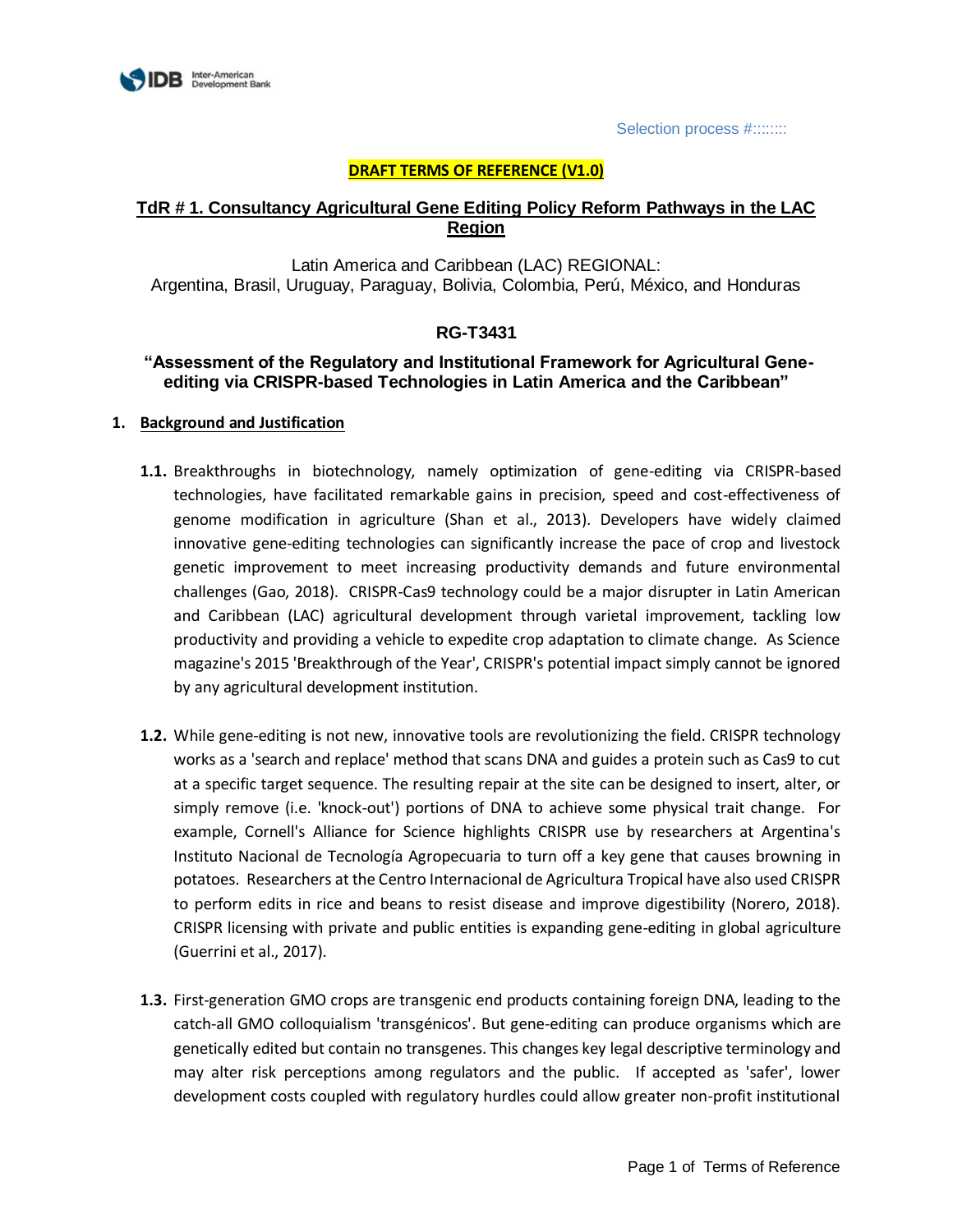

involvement. This could lead to targeting more diverse crops and traits prioritized by the poor, while also speeding innovation and dissemination. However, public confidence challenges may lead to conclusions that the social cost of reducing regulatory burden outweighs the opportunity costs of lost potential value to farmers and consumers.

- **1.4.** The future of regulatory oversight of gene-edited products is particularly ambiguous throughout much of the LAC region, given key distinctions in the gene-editing process and composition of edited organisms compared to first-generation genetically modified organisms (GMOs). Guidance on the economic, political, and social ramifications of LAC national policy decisions is both critically needed and timely, given the immense potential of the technology and widespread desire to avoid tensions created with first-generation GMOs in agriculture. Most LAC countries have not yet ruled on regulatory paths or updated risk assessment pathways for gene-edited organisms. While eleven LAC countries have some legal status for first-generation GMO crops (ISAAA, 2017), the existing GMO regulatory heterogeneity points to diverse pathways forward with gene-editing.
- **1.5.** Among the few addressing it directly, Argentina (2015, via NR 173/2015) and Brazil (2018, via NR 16) will evaluate gene-edited products on a case-by-case basis and give regulatory exemption where there is no insertion of transgenes. In the background, the UN Convention on Biological Diversity (CBD) Conference of the Parties (COP) convened in Egypt in 2018 and deliberated on gene-editing and "living organisms developed through synthetic biology"(CBD, 2017). Historically, LAC countries have widely adopted terminology and governance of biotechnologies based on the Cartagena Protocol, so the UN CBD meeting and eventual guidance is highly consequential for the region. Thus, the TC timeline is also timely to guide translation of CBD COP meeting outcomes into potentially highly consequential policies. It is imperative to present a full array of ramifications of each path forward, considering governmental, academic, and private breeding programs, domestic large and small growers, consumers, and social trust.
- **1.6.** Regulators in the US and EU have taken sharply different approaches to gene-editing oversight, with major potential consequences for competitiveness and trade trajectories. The US has determined that gene-edited organisms which do not pose a plant pest risk, have no traces of DNA from distant species, and which could arise spontaneously or from conventional mutagenesis, will not be regulated further (Waltz, 2016). However, the EU Court of Justice (ECJ) ruled that gene-edited products would be regulated like first-generation GMOs (Stokstad, 2018). This decision was criticized by many in Europe's biotechnology industry and research community, but lauded by some environmental groups (ibid). The ECJ contended that although gene-editing alteration "does not occur naturally" and poses "similar" risks to transgenic methods. Researchers have found incongruent GMO policies negatively impact Southern Cone exports of key first-generation GMO crops, so lack of harmonization in next-generation biotechnologies may continue hindering regional trade (Smith and Katovich, 2016).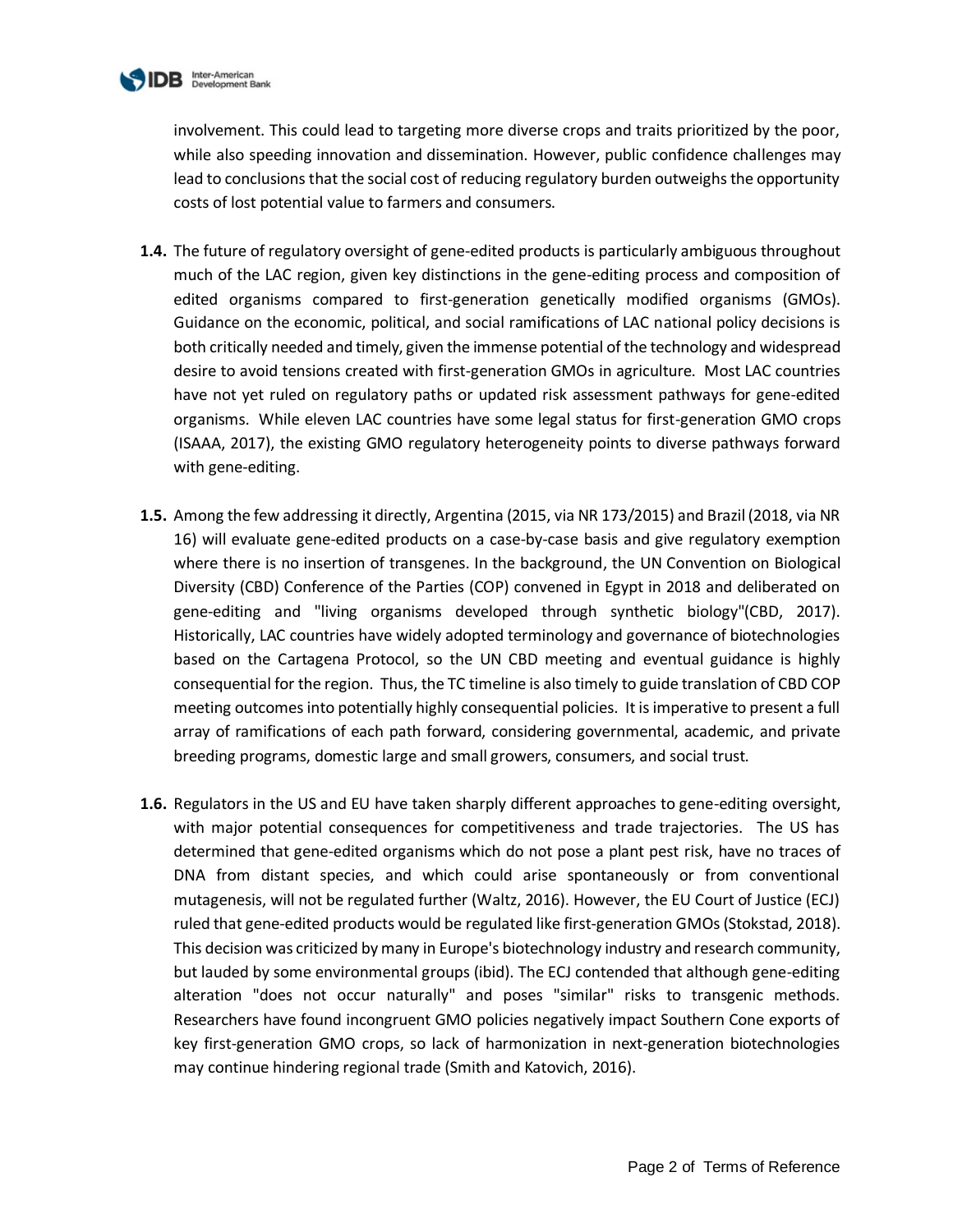

- **1.7.** Biotechnology developers have called for a science-based regulatory approach which accommodates increased precision of CRISPR methods (Barrangou, 2018; Stokstad, 2018). This was echoed in WTO statements by Argentina, Brazil, Guatemala, Honduras, Paraguay, and the USA, among others (WTO, 2018). But prominent scholars have argued the importance of public trust and that the complexity in gene-editing terminology and differences between methods are inevitably confusing and "could be a significant barrier to informed decision-making about [GMO] crops and foods" among citizenry (Kuzma, 2018). Experts also note the public's "interpretive flexibility" considering gene-edited products as 'GMOs' and non-science-based factors arising in policy making (Duensing et al., 2018).
- **1.8.** For this regional study, during TC preparation we have designated the following target countries: Argentina, Bolivia, Brazil, Colombia, Honduras, Mexico, Paraguay, Peru, and Uruguay. These countries were incorporated through the following selection criteria: regional diversity, diverse engagement with first-generation biotechnology, diversity in research and evaluation capacity levels, and diversity in engagement with next-generation gene editing regulations. Argentina and Brazil represent large Southern Cone economies with proactive gene editing regulations from which regional lessons could be drawn. Paraguay and Uruguay represent smaller Southern Cone economies with wide planting of biotech crops, though Paraguay has more developed explicit gene editing policies. Bolivia and Colombia represent Andean economies with limited biotech crop approval, though only Colombia has begun to explicitly address gene editing in regulatory updates. Peru represents in Andean economy with no previous biotech crop experience and the end of their biotech moratorium provides an opportunity to address gene editing within ongoing reforms. Mexico and Honduras represent North and Central American economies with varying levels of capacity and restrictions on biotech crop planting, both with no clear direction on how gene editing may be addressed.
- **1.9.** The main issues to be studied under the consultancy are: (i) Current Policy Evaluation: including existing agricultural biotechnology policies and cost/time necessary to bring a product to market in identified regional states, policy trends and tendencies of select major trading partners (USA, EU, China, Japan) and international bodies (e.g. United Nations Convention on Biological Diversity), gaps in identified regional state policies to address process and end-product distinctions with next-generation gene editing methods, and the current CRISPR licensing structures for private firms and non-profit/governmental bodies seeking to eventually translate R&D output for commercialization; (ii) Forecasting and Future Policy Scenario Analysis: including targeted crop-country case study examples with emerging next-generation biotechnology products to illustrate economic, trade, and social consequences of potential policy directions; (iii) Identifying Bank investment priorities: including documentation of regional gene editing product developments, key capacity deficits, and future opportunities for Bank investment in human and physical capital.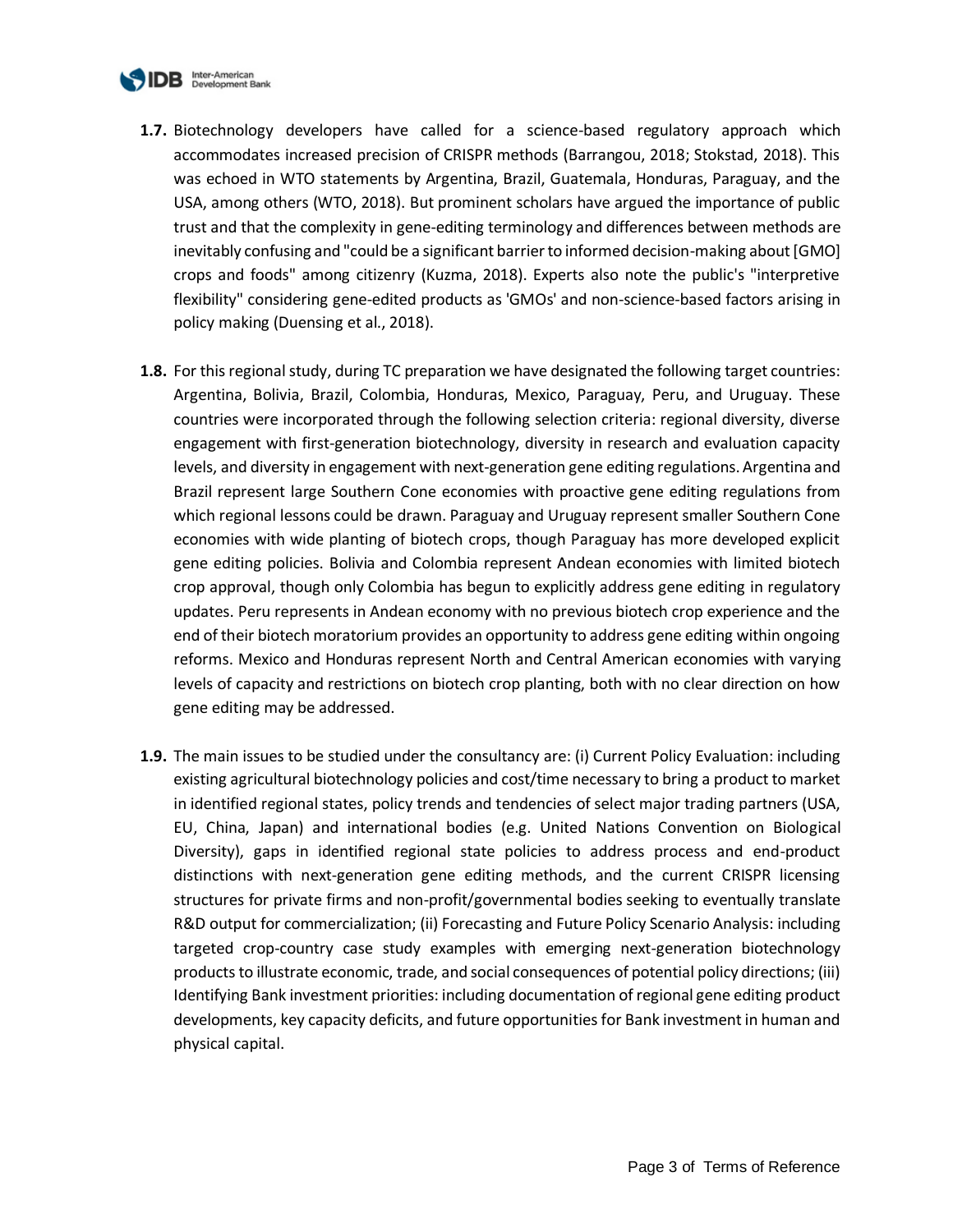

## **2. Objectives**

**2.1.** The objective of this Consultancy will be to complete a targeted review of current agricultural biotechnology policies and trends, next-generation biotechnology methods with agricultural applications and the licensing structures surrounding them, and critically examine the challenges, opportunities and potential consequences of policy reform pathways which explicitly address nextgeneration gene editing processes and resulting end-products. Guidance document outputs will also provide the Bank with updates on key regional achievements and capacity deficits in next-generation biotechnology research and development and recommend opportunities for investment in human and physical resources accordingly.

# **3. Scope of Services**

# **START-UP PHASE**

- **3.1. Establishing an Integrated Governance Structure.** It is important to establish at the very beginning of the project an integrated governance structure combining the key stakeholders from the participating countries, the IDB, and the consultant team. During the start-up phase, the consulting institution will propose a governance structure in order to work with the key stakeholders and the IDB to establish the project work plan, processes, and tools the consulting institution will use to plan, execute, monitor, control and report project activities. The work plan should include a loose structure of an IDB-hosted website portal to host key project results, and a plan to update with content as results are generated. The consultancy team will also propose a coordination and collaboration strategy with the hired Individual Consultant for the remainder of project activities.
- **3.2. Establishing project management methodology.** It is required that bidders produce a project management methodology. Bidders should include their proposed approach for communication management, quality management, risk management, and oversight and monitoring.
- **3.3. Kick-off meetings.** It is important at the start of a project with many components and stakeholders, such as those proposed in this ToR, to develop a common understanding of the project's scope, objectives and clear deliverables expectations and establish a consistent approach to executing the project work and reporting on project progress. To begin our collaborative journey towards an ontime, within-budget, and quality deliverables implementation that meets the IDB's and stakeholders' expectations, the consulting institution should work with the IDB and key stakeholders to schedule and conduct a formal Kick-Off Meeting. This meeting will likely be located in Panama City, Panama. The associated budget for execution (aside from travel of consultancy team representatives) will be handled be the Bank.

**EXECUTION PHASE**

**3.4. Implications of Regulatory Developments for LAC Agricultural Biotechnology Policy.** The consultant team will begin with a review of current literature and relevant agricultural biotechnology policies, institutional frameworks and responsibilities in identified countries (Argentina, Brazil, Uruguay, Paraguay, Bolivia, Colombia, Peru, Mexico, and Honduras) and will as engage with relevant national agencies and technology licensing bodies to (i) Assess the baseline agricultural biotechnology legal framework of the participating LAC countries, (ii) detail institutional arrangements for production and regulation of agricultural biotechnologies, including [where available] the steps, costs, and timeline from application to approval of commercial products, (iii) outline the implications of baseline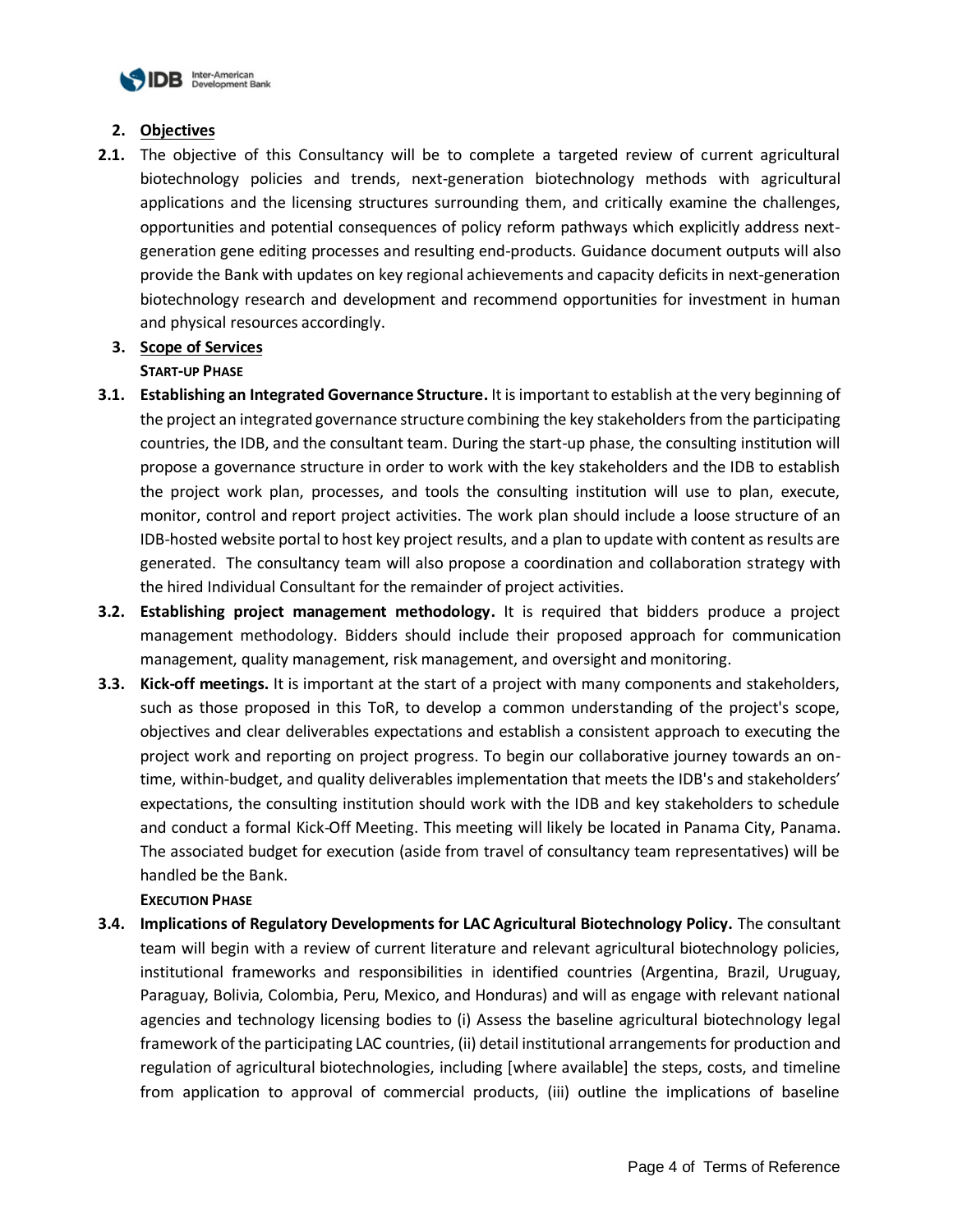

international agreements (e.g. Cartagena Protocol on Biosafety) relevant for biotechnology and gene editing. (iv) Detail limited LAC regional gene-editing resolution updates in place or under active consideration (v) Detail the protocol for the current CRISPR licensing landscape, specifically the licensing procedures necessary for LAC SMEs, as well as clarifying the steps by which developments from non-profit LAC institution using CRISPR intellectual property suites may reasonably lead to commercial products. (vi) Map current agricultural biotechnology regulatory trends and tendencies from non-regional trade partners such as USA, EU, Japan, and China and the implications for baseline LAC frameworks (vii) Review major policy tendencies in the international arena (e.g. the UN CBD 2018 meeting) to help countries understand the evolving international policy environment. (viii) Based on trends/reforms identified, provide anticipatory policy recommendations to improve regulatory and institutional frameworks in LAC, with particular emphasis on trade implications.

- **3.5. Influence of Gene-Editing Characteristics on Future Policy Direction and Scenario Analysis of Country-Crop Gene-Editing Case Studies.** Considering findings from baseline policy reviews, the team will conduct in-depth key informant interviews for at least four identified LAC regional states (including at least one state in each cluster: Argentina, Brazil, Paraguay, Uruguay; Bolivia, Colombia, and Peru; Mexico and Honduras), drawing from biotechnology developers, private and public breeders, relevant policymakers, and consumer groups and NGOs. Key informant interviews will serve to evaluate (i) which gene-edited agricultural products, with which attributes, would likely still be covered by current regulations, (ii) which products, with which attributes, may be able to meet less stringent regulations, (iii) identify key concerns and uncertainties about gene editing technologies and characteristics which may impact regulatory updates in relevant countries, (iv) Identify and detail case studies of at least two (2) emerging or prospective gene-edited crop or livestock varieties, in at least (2) countries with diverse existing policies, to conduct economic and policy scenario analysis to provide tangible illustrations of the consequences of various potential policy directions. This will be executed utilizing field study with key informant interviews and relevant (likely secondary) data to provide decision makers with key qualitative and, to the extent possible, quantitative analysis of economic, trade, and social consequences of various regulatory pathways which are tailored to specific country contexts.
- **3.6. Agricultural Biotechnology Investment Strategy.** The consultant team will then (i) synthesize major findings from the previous components, considering baseline policy environments and tendencies, key specific country- and regional-level concerns about gene-editing technical and policy constraints. Team experts will then (ii) highlight and categorize major gene-editing developments by LAC entities from the public sector, SMEs, and large LAC-based private entities, and (iii) identify the key capacity deficits in research, development, evaluation, and policy formulation surrounding next-generation biotechnology and (iv) propose specific avenues for Bank investments in both human and physical capital.
- **3.7. Draft Final Report and Stand-Alone Report Identifying Bank Investment Priorities in Agricultural Biotechnology.** Upon full completion of the desk study, field studies, expert and key informant interviews, the consulting team will prepare a cohesive Final Report, divided into complementary chapters which detail all component findings. The Draft Final Report will also detail the illustrative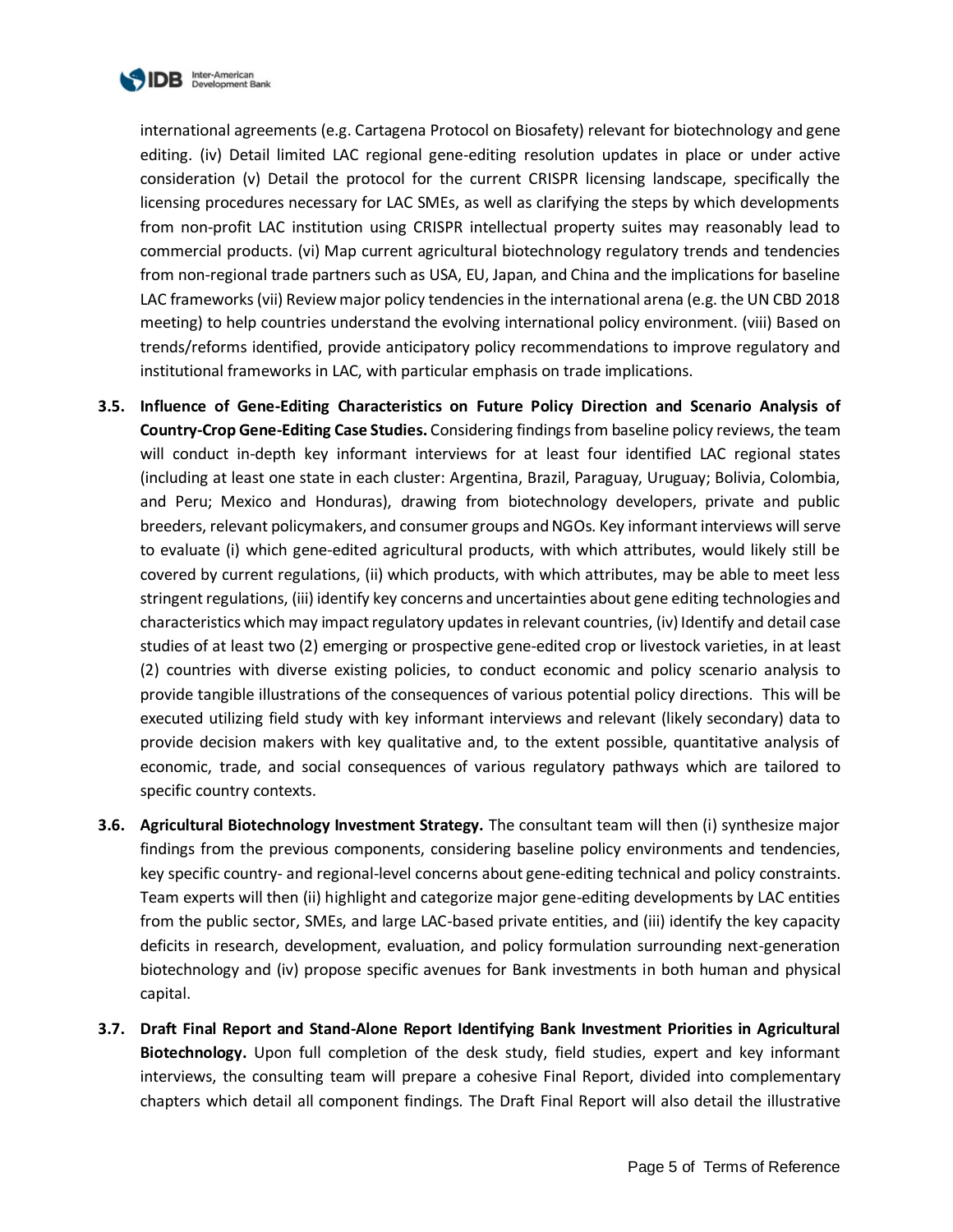

quantitative (as available) and qualitative country-crop case studies to provide policymakers with tangible examples of positive and negative consequences of specific reform pathways. A synthesis of project findings and explicit recommendations for Bank investments in next-generation agricultural biotechnology will be included within the Draft Final Report, but also function as a stand-alone document for policymakers and Bank use.

## **4. Main Activities**

**4.1.** A summary of the main activities of the consultancy include, but are not limited to:

| <b>Product Themes</b>                                                                                                                                                                                                                                                                             | <b>Description of Main Activities</b>                                                                                                                                                                                                                                                                                                                                                                                                                                                                                                                                                                                                                                                                               |  |
|---------------------------------------------------------------------------------------------------------------------------------------------------------------------------------------------------------------------------------------------------------------------------------------------------|---------------------------------------------------------------------------------------------------------------------------------------------------------------------------------------------------------------------------------------------------------------------------------------------------------------------------------------------------------------------------------------------------------------------------------------------------------------------------------------------------------------------------------------------------------------------------------------------------------------------------------------------------------------------------------------------------------------------|--|
|                                                                                                                                                                                                                                                                                                   | Start-up                                                                                                                                                                                                                                                                                                                                                                                                                                                                                                                                                                                                                                                                                                            |  |
| Governance structure for<br>$\bullet$<br><b>Project Management</b><br>Work Plan                                                                                                                                                                                                                   | Act.1: Design governance structure for the execution of<br>the consultancy.<br>Act.2: Participate in Kick-off meeting to validate the work<br>plan                                                                                                                                                                                                                                                                                                                                                                                                                                                                                                                                                                  |  |
|                                                                                                                                                                                                                                                                                                   | <b>Execution</b>                                                                                                                                                                                                                                                                                                                                                                                                                                                                                                                                                                                                                                                                                                    |  |
| LAC Regulatory Structure<br>$\bullet$<br><b>International Regulatory</b><br>٠<br><b>Trends and Tendencies</b><br><b>CRISPR Licensing Landscape</b><br>$\bullet$<br>and Procedures<br><b>Impacts of Gene Editing</b><br>٠<br>Characteristics on Regulatory<br>Decision<br>Case Study Examples<br>٠ | The consultant will take on an in-depth review of the<br>literature, national and international policy documents,<br>key informant interviews, and consultations with relevant<br>national agencies and CRISPR licensing bodies to:<br>Act.1: Detail current LAC & International regulatory<br>structures<br>Act.2: Outline current CRISPR licensing landscape and<br>protocols in agriculture<br>Act.3: Identify trends and tendencies in gene editing<br>among trade partners and international bodies<br>Act.4: Elaborate specific gene editing characteristics and<br>uncertainties impacting regulatory decisions<br>Act.5: Conduct a targeted case study investigation for<br>future policy scenario analysis |  |
|                                                                                                                                                                                                                                                                                                   | <b>Synthesis and Elaboration of Agricultural Biotechnology</b>                                                                                                                                                                                                                                                                                                                                                                                                                                                                                                                                                                                                                                                      |  |
|                                                                                                                                                                                                                                                                                                   | <b>Investment Priorities</b>                                                                                                                                                                                                                                                                                                                                                                                                                                                                                                                                                                                                                                                                                        |  |
| Findings synthesis<br>$\bullet$<br><b>Outlining of specific Bank</b><br>$\bullet$<br>investment<br>recommendations                                                                                                                                                                                | Field experts will then:<br>Act.1: Synthesize and draw lessons from previous findings,<br>and undertake field visits and interviews with key public<br>and private sectoral actors to identify LAC<br>accomplishments and capacity constraints in the                                                                                                                                                                                                                                                                                                                                                                                                                                                               |  |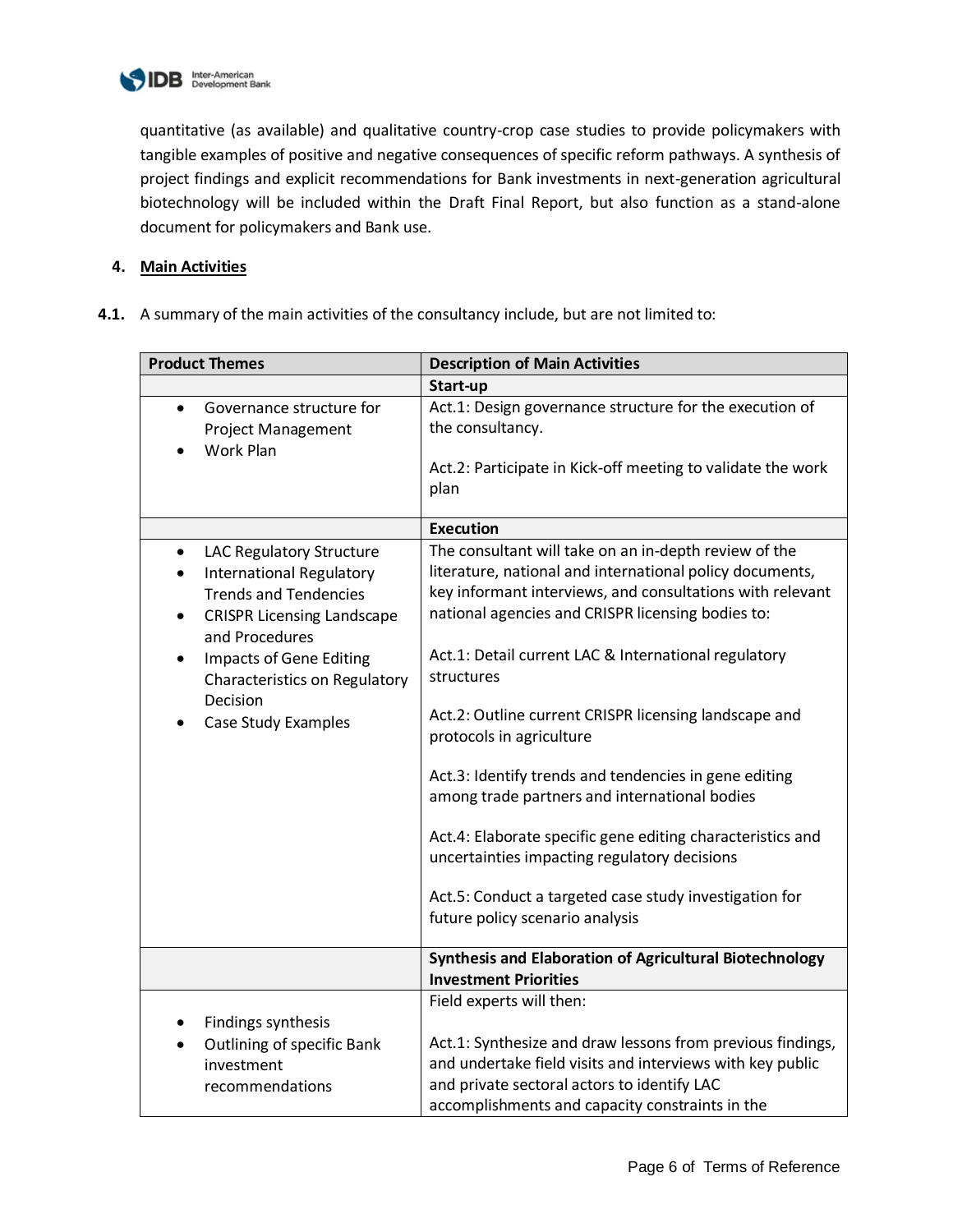

|                                       | evaluation, research, and development of agricultural<br>gene editing.<br>Act.2: Create a ranked priority list for Bank investment in<br>human and physical capital at the country and regional<br>level.                                                                                           |
|---------------------------------------|-----------------------------------------------------------------------------------------------------------------------------------------------------------------------------------------------------------------------------------------------------------------------------------------------------|
|                                       | <b>Dissemination</b>                                                                                                                                                                                                                                                                                |
| <b>Written Materials</b><br>Workshops | Throughout the execution of the project, the consultant<br>will provide progress updates and reports, culminating<br>with a final report with complementary chapters on each<br>product theme through:                                                                                              |
|                                       | Act.1: Iterative written reports including a Preliminary<br>Report, two Interim Reports, a Final Report and associated<br>short policy briefs, and a stand-alone report on Back<br>investments in the sector, with active engagement from<br>stakeholders, following the timeline elaborated below. |
|                                       | Act.2: A smaller progress workshop for key stakeholders to<br>present initial findings and a larger stakeholder workshop<br>once final results are established, following the timeline<br>elaborated below.                                                                                         |

## **5. Qualifications of the Consultant Firm**

**5.1.** To complete the services of the consultancy, a Firm or, preferably, a consortium structure is sought which meets the following requirements:

## **General Experience:**

- (a) A minimum of 8 years of handling contracts or grants;
- (b) A minimum of 8 years of focus on genetic engineering topics in agriculture

## **Specific Experience:**

- (a) Documented interdisciplinary publication record in academic journals between firm associates and affiliates across the natural and social sciences;
- (b) Latin American regional experience among firm associates, affiliates, and/or specialists;
- (c) Evidence of hosting events on genetic engineering topics in agriculture at an international scale;
- (d) Evidence of large-scale policy reviews in genetic engineering topics in agriculture;

## **Qualifications of Key Professional Personnel of the Consultancy Institution**

- **5.2.** Beyond firm-level requirements, the consultancy firm should contain a minimum multidisciplinary team of (6) professional directly in charge of executing project activities and deliverables described in this Terms of Reference.
- **5.3.** Minimum profiles of key personnel shall include: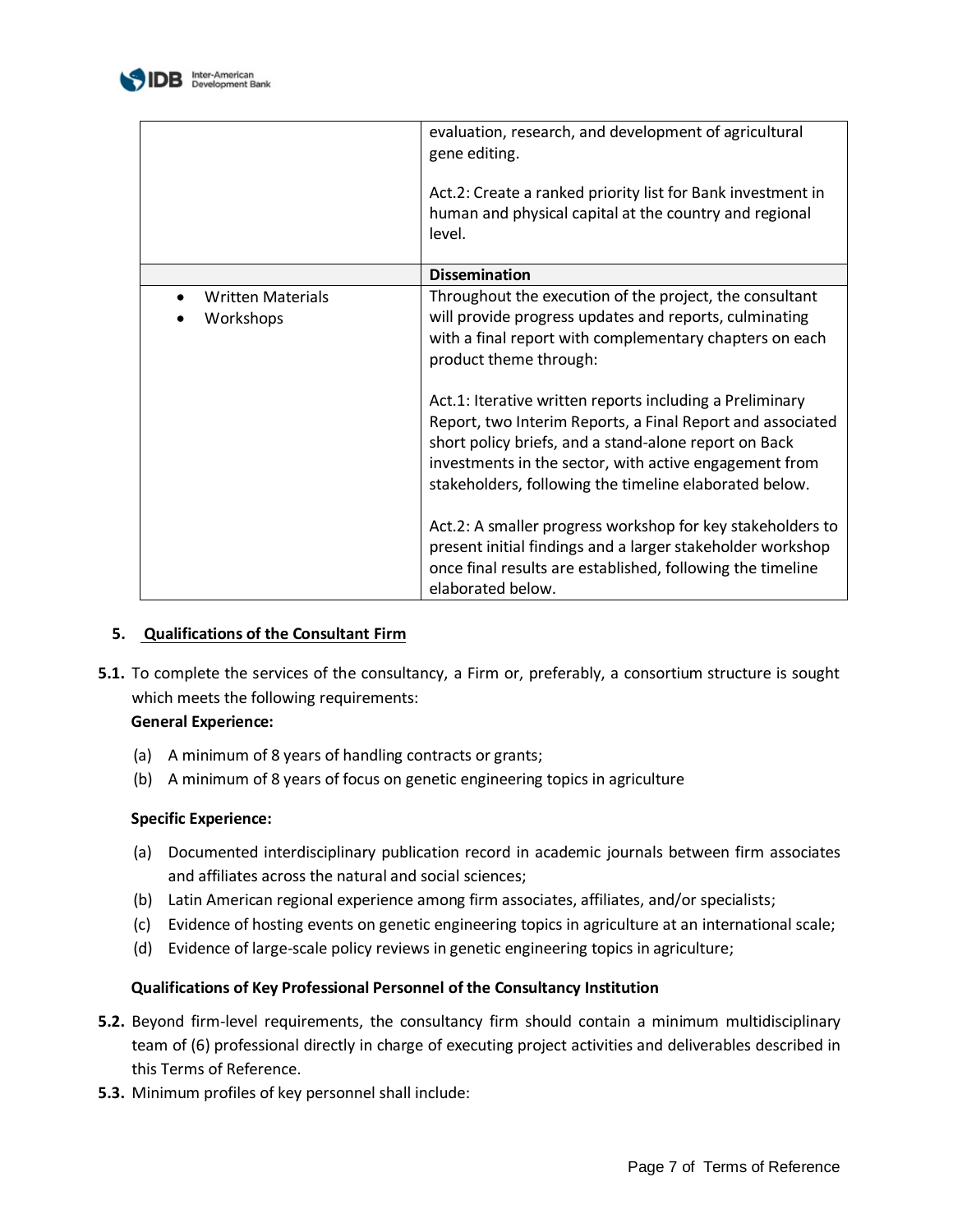

| Function                                     | Quantity     | <b>Academic Credentials</b>                                                                                                                                                                                          | Experience                                                                                                                                                                                                                                                                                                                                                                                                                                                                         |
|----------------------------------------------|--------------|----------------------------------------------------------------------------------------------------------------------------------------------------------------------------------------------------------------------|------------------------------------------------------------------------------------------------------------------------------------------------------------------------------------------------------------------------------------------------------------------------------------------------------------------------------------------------------------------------------------------------------------------------------------------------------------------------------------|
| Consultancy<br><b>Team Lead</b>              | $\mathbf{1}$ | Master's<br>with<br>degree<br>Ph.D.<br>preference<br>for<br>in<br>Biotechnology-related field, or<br>in a Social Science or Applied<br>Economics<br>field<br>with<br>biotechnology training and/or<br>research-focus | General:<br>6. Minimum<br>of<br>10<br>of<br>years<br>professional experience<br>Specific:<br>Evidence of interdisciplinary<br>7.<br>collaboration and<br>transdisciplinary research<br>output,<br>Demonstrated biotechnology<br>8.<br>and policy literacy<br>Demonstrated understanding<br>9.<br>of economic and social issues<br>surrounding biotechnology,<br>10. LAC regional experience<br>preferred<br>11. English and Spanish and/or<br>Portuguese proficiency<br>preferred. |
| Biotechnologist                              | $\mathbf{1}$ | Ph.D. in Biotechnology-related<br>field                                                                                                                                                                              | General:<br>Minimum<br>of<br>of<br>10<br>years<br>professional experience<br>Specific:<br>Evidence of successful<br>interdisciplinary collaboration,<br>especially with the social<br>sciences.<br>Experience in biotechnology<br>٠<br>policy preferred.<br>LAC regional experience<br>$\bullet$<br>preferred<br>English and Spanish and/or<br>Portuguese proficiency<br>preferred.                                                                                                |
| International<br>Biotechnology<br>Law Expert | $\mathbf{1}$ | J.D.                                                                                                                                                                                                                 | General:<br>Minimum<br>of 7 years<br>of<br>$\bullet$<br>professional experience<br>Specific:<br>Collaborative<br>research<br>experience<br>related<br>to<br>biotechnology policy.<br>Experience<br>on<br>review<br>οf<br>$\bullet$<br>licensing agreements in the<br>field of biotechnology applied<br>to agriculture.                                                                                                                                                             |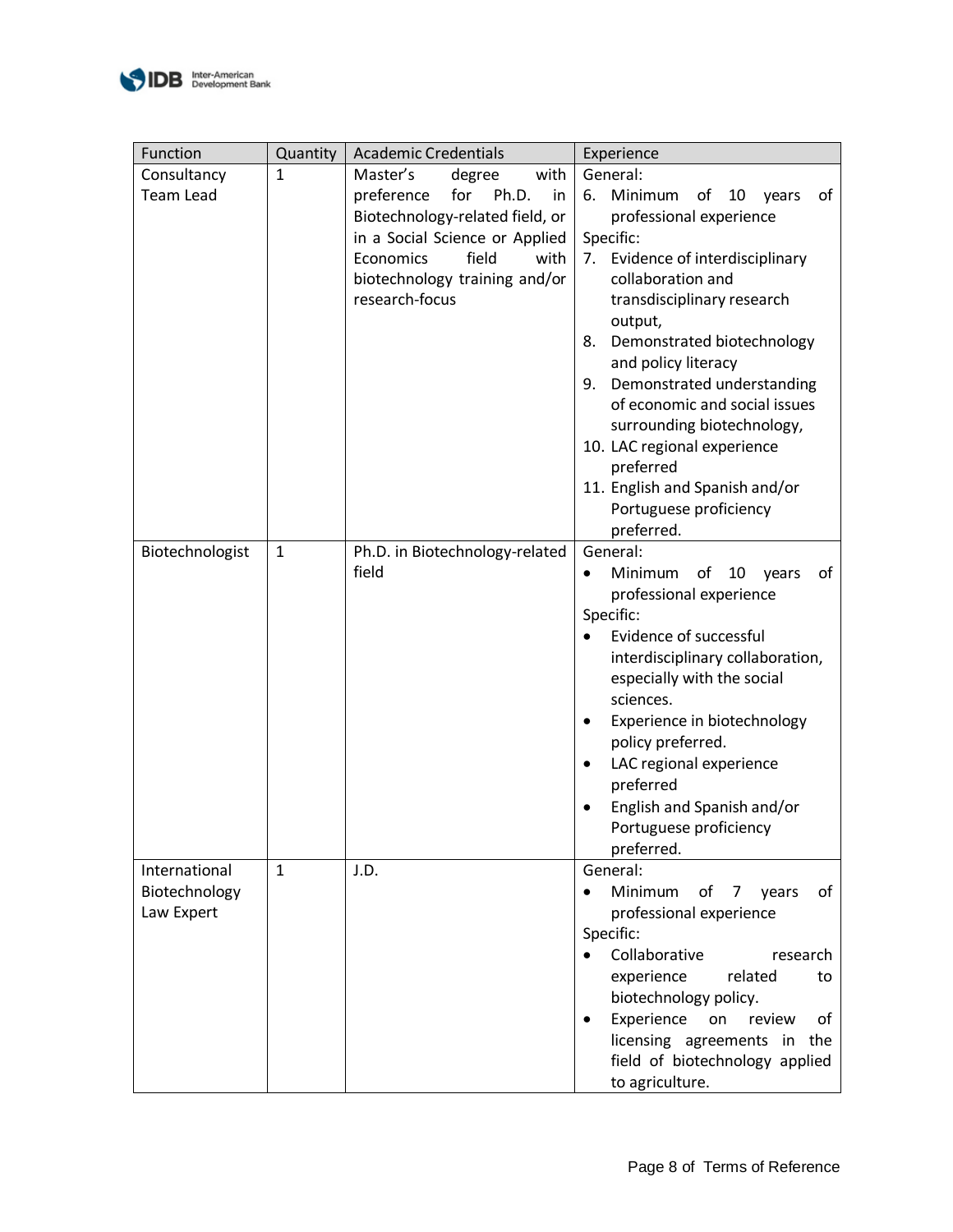

| Applied<br>Economist         | $\mathbf{1}$ | Ph.D. in an applied economics<br>field                                                                                        | General:<br>Minimum<br>10<br>of<br>$\bullet$<br>years<br>professional experience<br>Specific:<br>Biotechnology policy research<br>$\bullet$<br>focus<br>Evidence of interdisciplinary<br>٠<br>collaboration<br>LAC regional experience<br>$\bullet$<br>preferred<br>English and Spanish and/or<br>Portuguese proficiency                                                                                                                                                  |
|------------------------------|--------------|-------------------------------------------------------------------------------------------------------------------------------|---------------------------------------------------------------------------------------------------------------------------------------------------------------------------------------------------------------------------------------------------------------------------------------------------------------------------------------------------------------------------------------------------------------------------------------------------------------------------|
| Social Scientist             | $\mathbf{1}$ | Master's or Ph.D. in a social<br>science field such as public<br>policy, public administration,<br>sociology, or anthropology | preferred.<br>General:<br>Minimum<br>10<br>οf<br>years<br>٠<br>professional experience<br>Specific:<br>Significant<br>experience<br>in<br>$\bullet$<br>international<br>biotechnology<br>policy and surrounding socio-<br>economic issues<br>of interdisciplinary<br>Evidence<br>٠<br>collaborative<br>research<br><b>or</b><br>experience<br><b>LAC</b><br>regional<br>literacy<br>or<br>experience preferred<br>English and Spanish and/or<br>Portuguese<br>proficiency |
| Communications<br>Specialist | $\mathbf{1}$ | Bachelor's Degree                                                                                                             | preferred.<br>General:<br>5<br>of<br>Minimum<br>years<br>$\bullet$<br>professional experience<br>Specific:<br>Experienced individual in public<br>$\bullet$<br>and preferably science<br>communications to support,<br>e.g., the adaptation of project<br>reports to policy briefs and<br>website content, as well as<br>other public and stakeholder-<br>facing outputs<br>English and Spanish and/or<br>$\bullet$<br>Portuguese proficiency<br>preferred.               |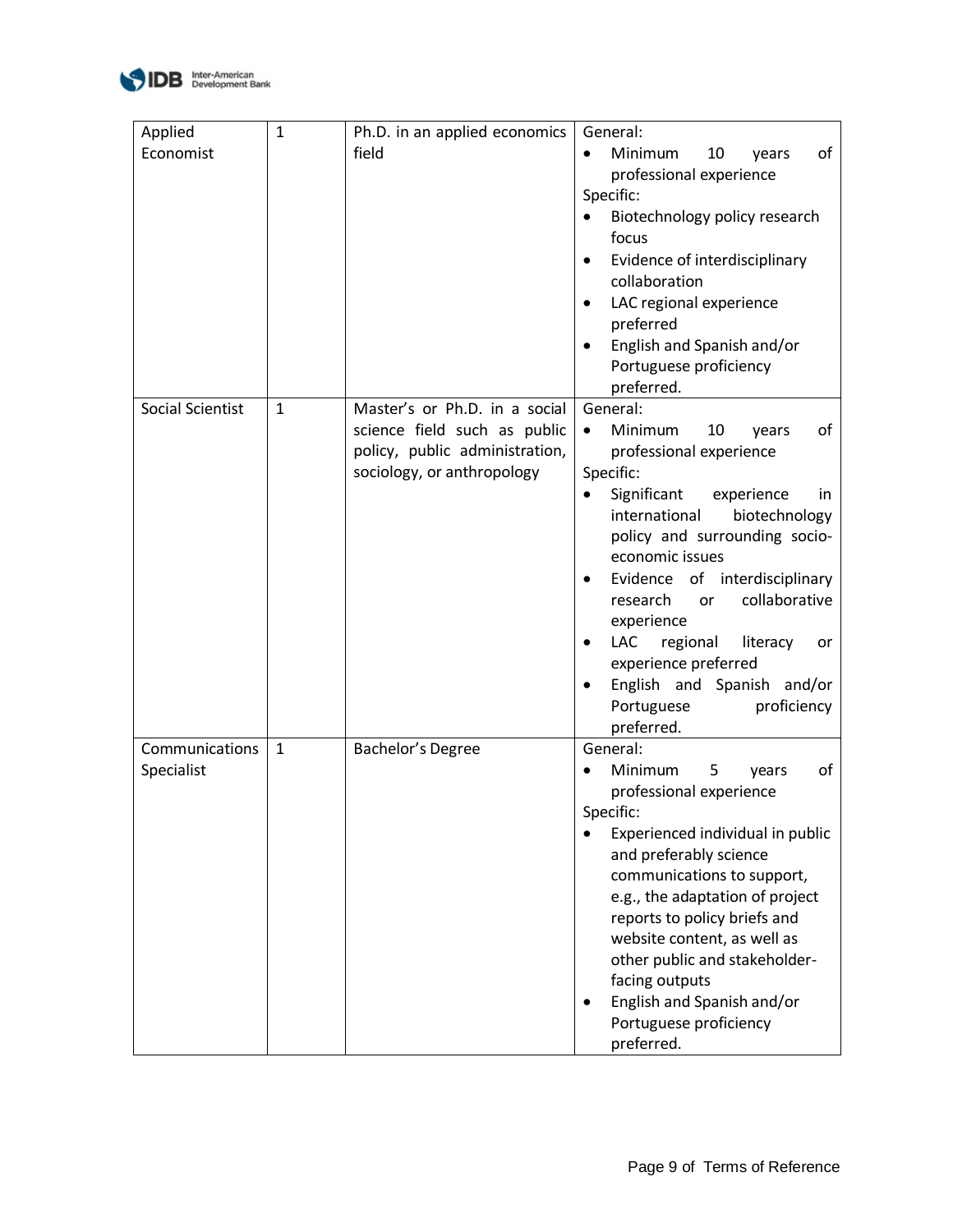

#### **6 Expected Outcome and Deliverables**

**6.1** The consultant will present the following products:

#### **Product #1 - Preliminary Report**:

- **Product 1.1**. Preliminary Report composed of a draft baseline policy and institutional review for identified LAC regional states, an analysis of trends and tendencies in non-regional major trading partners and international institutional agreements, and an informative synopsis of next-generation agricultural biotechnologies and their current and potential application to regional agriculture, and a clear illustration of described CRISPR licensing structures and procedures. For quality control and increased buy-in, a working group with several representatives from each beneficiary region (Mexico & C.A., Andean Community, Southern Cone) will also be identified from relevant agencies to preview TC outputs and provide feedback.
- **Product 1.2**. Two short policy briefs adapted from LAC baseline and gene-editing regulatory updates and international trends and tendencies, and/or CRISPR licensing.
- **Product 1.3**. Written website content summarizing major Preliminary Report findings. Both briefs and website content are to be submitted within one month after the Preliminary Report.

#### **Product #2 – First Interim Report**:

- **Product 2.1**. The main written deliverable from this component, drawn from information gathered during field visits and key informant interviews, will be a First Interim Report that builds from the analysis of the baseline policy environment findings. This Interim Report is expected to extensively cover (4.6.4) items (i),(ii), and (iii) and provide an update of progress and initial findings for item (iv).
- **Product 2.2**. Two short policy briefs adapted from key First Interim Report findings. Written website content summarizing major First Interim Report findings. Both briefs and website content are to be submitted in conjunction with the First Interim Report.
- **Product 2.3**. After the Preliminary Report and First Interim Report products are delivered and accepted, representatives from the consultant(s) will travel, likely to Panama City, Panama, to present findings of the 'Implications of Regulatory Developments for LAC Agricultural Biotechnology Policy.' progress and initial insights on the 'Influence of Gene-Editing Characteristics on Future Policy Direction and Scenario Analysis Of Country-Crop Gene-Editing Case Studies. Note that the event organization itself, and associated budget for execution (aside from travel of consultancy team representatives), will be handled be the Bank. The workshop audience will be composed of identified regional policymakers, national agency staff, and other relevant and interested parties.

#### **Product #3**: Second Interim Report.

 **Product 3**.1 The team, as necessary, will then continue data collection and analysis building on previous findings. The team will expand scenario analysis of country-crop case studies, utilizing, e.g., expert elicitations, key informant interviews, and other relevant quantitative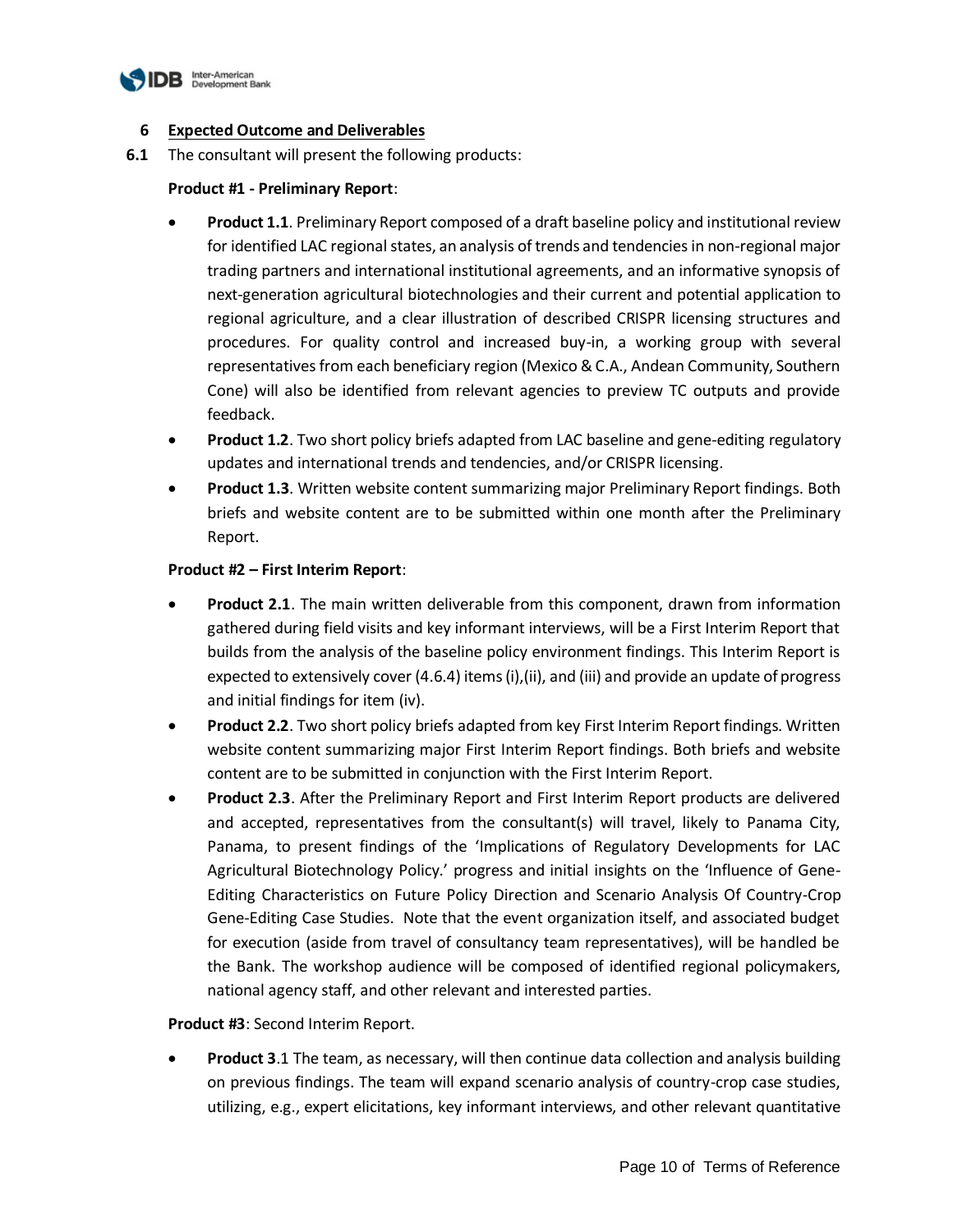

data for analysis. A Second Interim Report will detail and synthesize further findings as well as greater detail of the results of case study evaluations.

 **Product 2.2**. Two short policy briefs adapted from key Second Interim Report findings. Written website content summarizing major Second Interim Report findings. Both briefs and website content are to be submitted in conjunction with the Second Interim Report.

**Product #4**: Agriculture Biotechnology Investment Strategy

 **Product 4.1.** Team field experts will then identify the key capacity deficits in research, development, regulation, and policy formulation surrounding next-generation biotechnology and propose specific investment biotechnology strategy for the region.

**Product #5**: Final Report and Workshop

- **Product 5.1.** Final Report. Upon full completion of the desk study, field studies, expert and key informant interviews, the consulting team will prepare a cohesive Final Report, divided into complementary chapters which detail all component findings. The Draft Final Report will also detail the illustrative quantitative and qualitative country-crop case studies to provide policymakers with tangible examples of positive and negative consequences of specific reform pathways. A synthesis of project findings and explicit recommendations for Bank investments in next-generation agricultural biotechnology will be included within the Draft Final Report.
- **Product 5.**2. Final Workshop. After the delivery of products 1 to 5, representatives from the consultant(s) will travel, likely to Panama City, Panama, to present findings of the 'Implications of Regulatory Developments for LAC Agricultural Biotechnology Policy.' progress and initial insights on the 'Influence of Gene-Editing Characteristics on Future Policy Direction and Scenario Analysis Of Country-Crop Gene-Editing Case Studies. Note that the event organization itself, and associated budget for execution (aside from travel of consultancy team representatives), will be handled be the Bank. The workshop audience will be composed of identified regional policymakers, national agency staff, and other relevant and interested parties.

## **7 General Project Schedule and Milestones**

| <b>Activities</b>                                                              | <b>Maximum Date of Submission</b><br>After Signing of the Contract* |
|--------------------------------------------------------------------------------|---------------------------------------------------------------------|
| Construction of Work plan, governance structure, project<br>management devised | $0-30$ days                                                         |
| Kick-off meeting                                                               | 60 days                                                             |
| Baseline LAC GMO & Gene-editing regulation summary                             | 60-180 days                                                         |
| Major international trading partner (USA, EU, China) biotech reg. trends       | 60-180 days                                                         |
| <b>CRISPR licensing protocols, environment</b>                                 | 60-180 days                                                         |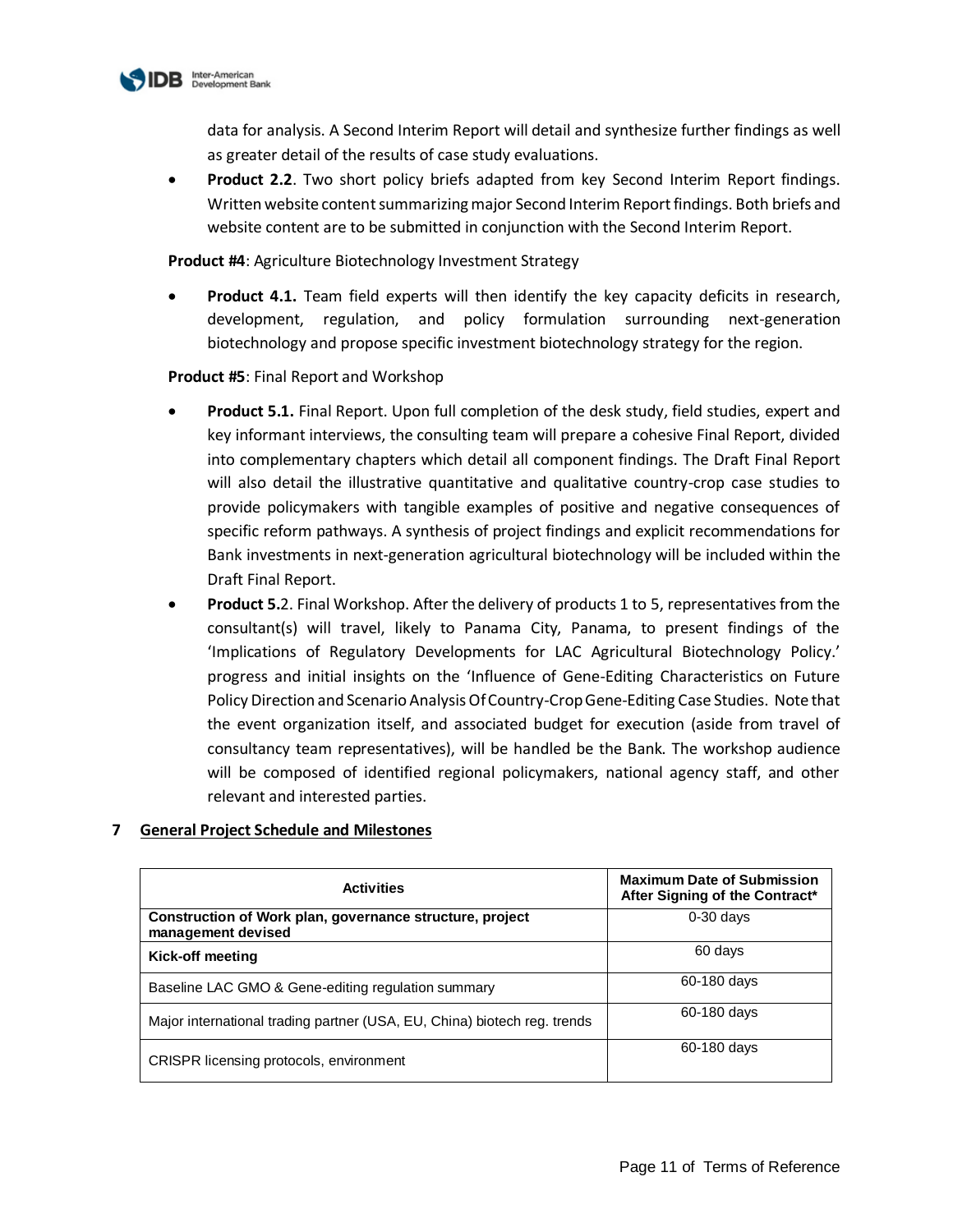

| <b>Activities</b>                                                                                                                                              | <b>Maximum Date of Submission</b><br>After Signing of the Contract* |
|----------------------------------------------------------------------------------------------------------------------------------------------------------------|---------------------------------------------------------------------|
| Synthesizing UN CBD meeting output related to gene-editing in<br>agriculture                                                                                   | 60-180 days                                                         |
| Product 1: Preliminary Report, Policy Briefs, and Website content<br>submission                                                                                | 180 days                                                            |
| Regional gene-edited product development and capacity summary                                                                                                  | 150-240 days                                                        |
| Expert Elicitation to build list of key gene-editing application<br>characteristics                                                                            | 150-300 days                                                        |
| Case study candidates identified, preliminary data collection and<br>analysis                                                                                  | 210-300 days                                                        |
| Product 2: First Interim, Policy Briefs, Website content submission                                                                                            | 300 days                                                            |
| Product 2: First findings workshop presentation                                                                                                                | 300 days                                                            |
| Case study expansion and detailed case data gathering based on<br>candidates identified                                                                        | 270-390 days                                                        |
| <b>Product 3: Second Interim Report submission</b>                                                                                                             | 390 days                                                            |
| Review of LAC, US, EU, China policy reforms through course of project,<br>updates/revisions where necessary                                                    | 300-450 days                                                        |
| Synthesis, identification of key capacity constraints, recommendations<br>for Bank investment                                                                  | 390-450 days                                                        |
| Final report authoring                                                                                                                                         | 420-480 days                                                        |
| Product 4: Submission of Draft Final Report, Policy Briefs, Website<br>Content, Stand-alone Report on Recommendations for Strategic<br><b>Bank Investments</b> | 480 days                                                            |
| <b>Product 4: Final findings presentation</b>                                                                                                                  | 510 days                                                            |
| Final report Bank/stakeholder review                                                                                                                           | 480-570 days                                                        |
| Product 5: Submission of Final report, Website content finalization<br>submission                                                                              | 570 days                                                            |
| Product 5: Final report review, potential revisions, and finalization                                                                                          | 570-600 days                                                        |
| <b>Product 5: Academic Journal Article Submission(s)</b>                                                                                                       | 600 days                                                            |
| Final report dissemination                                                                                                                                     | 600-660 days                                                        |

\*Note: All submitted materials will entail a 10-day Bank review period and a 10 day consultant reaction period.

## **8 Reporting Requirements**

**8.1** Specific description of the reports consulting firm will have to submit for each phase of the project. For example: the scope and timing of progress reports; the need for presentations/ workshops; the coverage and timing of reports, setting out the results of the consultancy.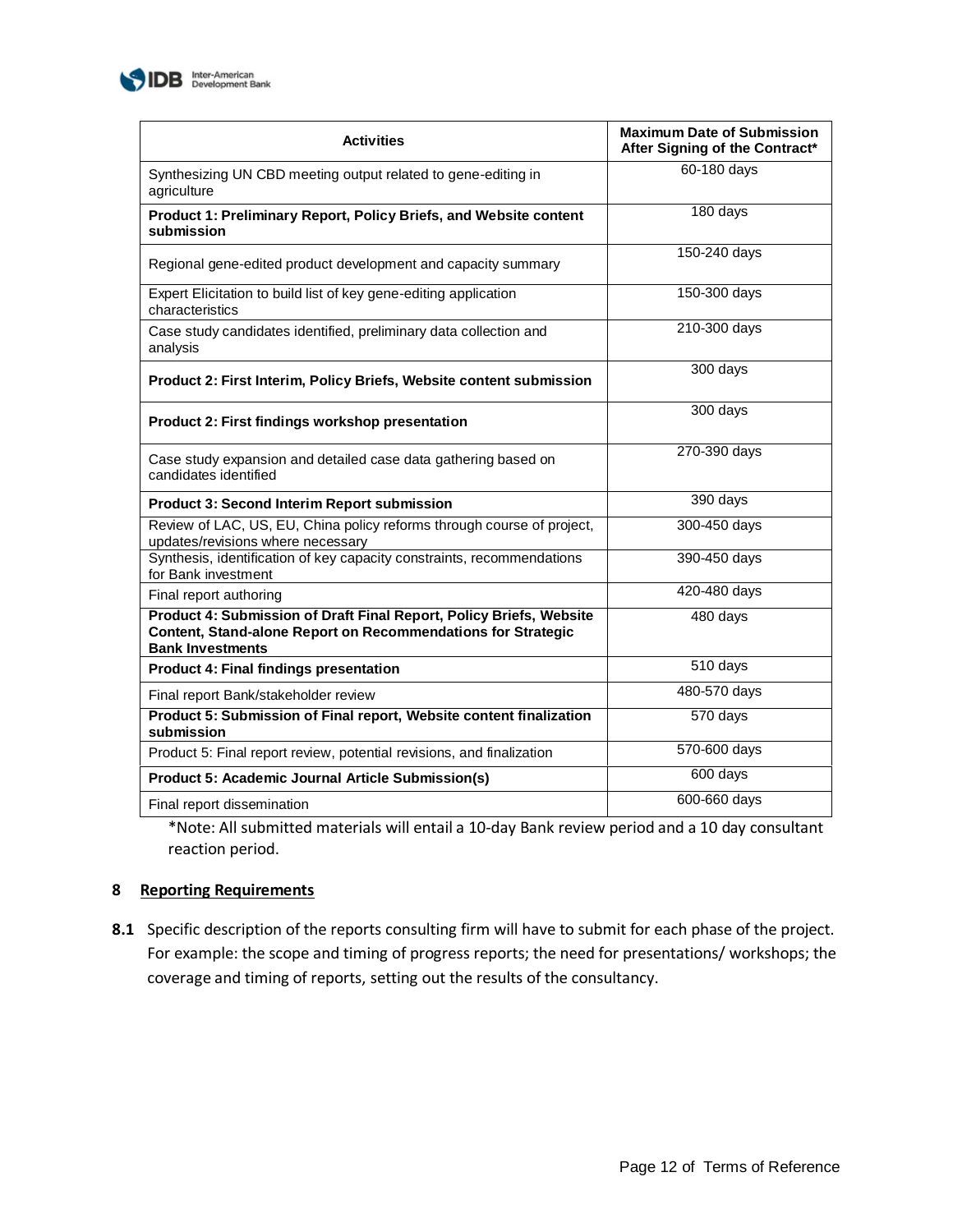

| <b>Deliverable Milestones</b>                                                                            | <b>Description</b>                                                                                                                                                                 | <b>Maximum Date of</b><br><b>Submission After</b><br>Signing of the<br>Contract* |
|----------------------------------------------------------------------------------------------------------|------------------------------------------------------------------------------------------------------------------------------------------------------------------------------------|----------------------------------------------------------------------------------|
| Work plan, governance structure,<br>project management plan devised<br>& submitted                       | Detailed Plan and schedule of the<br>consultancy, proposed governance, and<br>management plan                                                                                      | 30 days                                                                          |
| Kick-off meeting workshop                                                                                | Engagement with key stakeholders to<br>finalize workplan                                                                                                                           | 60 days                                                                          |
| <b>Product 1: Website content</b><br>submission                                                          | Detailed Product 1 website material                                                                                                                                                | 180 days                                                                         |
| <b>Product 1: Policy Briefs</b><br>submission                                                            | Two targeted policy briefs on key<br>Product 1 findings                                                                                                                            | 180 days                                                                         |
| <b>Product 1: Preliminary Report</b><br>submission                                                       | Baseline LAC policy environment,<br>Implications of International Regulatory<br>Developments for LAC Agricultural<br>Biotechnology Policy, and state of<br><b>CRISPR</b> licensing | 180 days                                                                         |
| <b>Product 2: Website content</b><br>submission                                                          | Detailed update with Product 2 website<br>material                                                                                                                                 | 300 days                                                                         |
| <b>Product 2: Policy Briefs</b><br>submission                                                            | Two targeted policy briefs on key<br>Product 2 findings                                                                                                                            | 300 days                                                                         |
| <b>Product 2: First Interim Report</b>                                                                   | Key Informant Interviews, Expert<br>Elicitation, Case Study Identification                                                                                                         | 300 days                                                                         |
| <b>Product 2: First findings</b><br>workshop presentation                                                | Preliminary Report and First Interim<br>Report results                                                                                                                             | 300 days                                                                         |
| <b>Product 3: Second Interim Report</b><br>submission                                                    | Elicitation and Case Study Continuation                                                                                                                                            | 390 days                                                                         |
| <b>Product 4: Website Content</b><br>submission                                                          | Detailed update with Product 3 website<br>material                                                                                                                                 | 480 days                                                                         |
| <b>Product 4: Policy Briefs</b><br>submission                                                            | Two targeted policy briefs on key<br>Product 3 findings                                                                                                                            | 480 days                                                                         |
| <b>Product 4: Draft Final Report</b><br><b>Submission</b>                                                | Complementary chapters which detail<br>all component findings                                                                                                                      | 480 days                                                                         |
| <b>Product 4: Stand-alone Bank</b><br>investment strategic<br>recommendation Report<br><b>Submission</b> | Synthesis and explicit<br>recommendations for Bank investments                                                                                                                     | 480 days                                                                         |
| <b>Product 4: Final findings</b><br>workshop presentation                                                | Final findings presentation                                                                                                                                                        | 510 days                                                                         |
| <b>Product 5: Website content</b><br>finalization submission                                             | Detailed update with finalized website<br>material                                                                                                                                 | 570 days                                                                         |
| <b>Product 5: Final report</b><br><b>Submission</b>                                                      | Complementary chapters which detail<br>all component findings                                                                                                                      | 570 days                                                                         |
| Product 5: Final report review,<br>potential revisions, and<br>finalization                              | Potential last corrections to final<br>documents                                                                                                                                   | 600 days                                                                         |
| Product 5: Academic Journal<br><b>Article Submission(s)</b>                                              | Maximum length before documented<br>submission of at least one academic<br>article from project                                                                                    | 600 days                                                                         |

\*Note: All submitted materials will entail a 10 day Bank review period and a 10 day consultant reaction period.

## **8.2 Language of submitted deliverables:**

- 1. The language of the Preliminary, First Interim, & Second Interim reports may be delivered in **English**.
- 2. Each Policy Brief will be delivered with **English and Spanish** versions.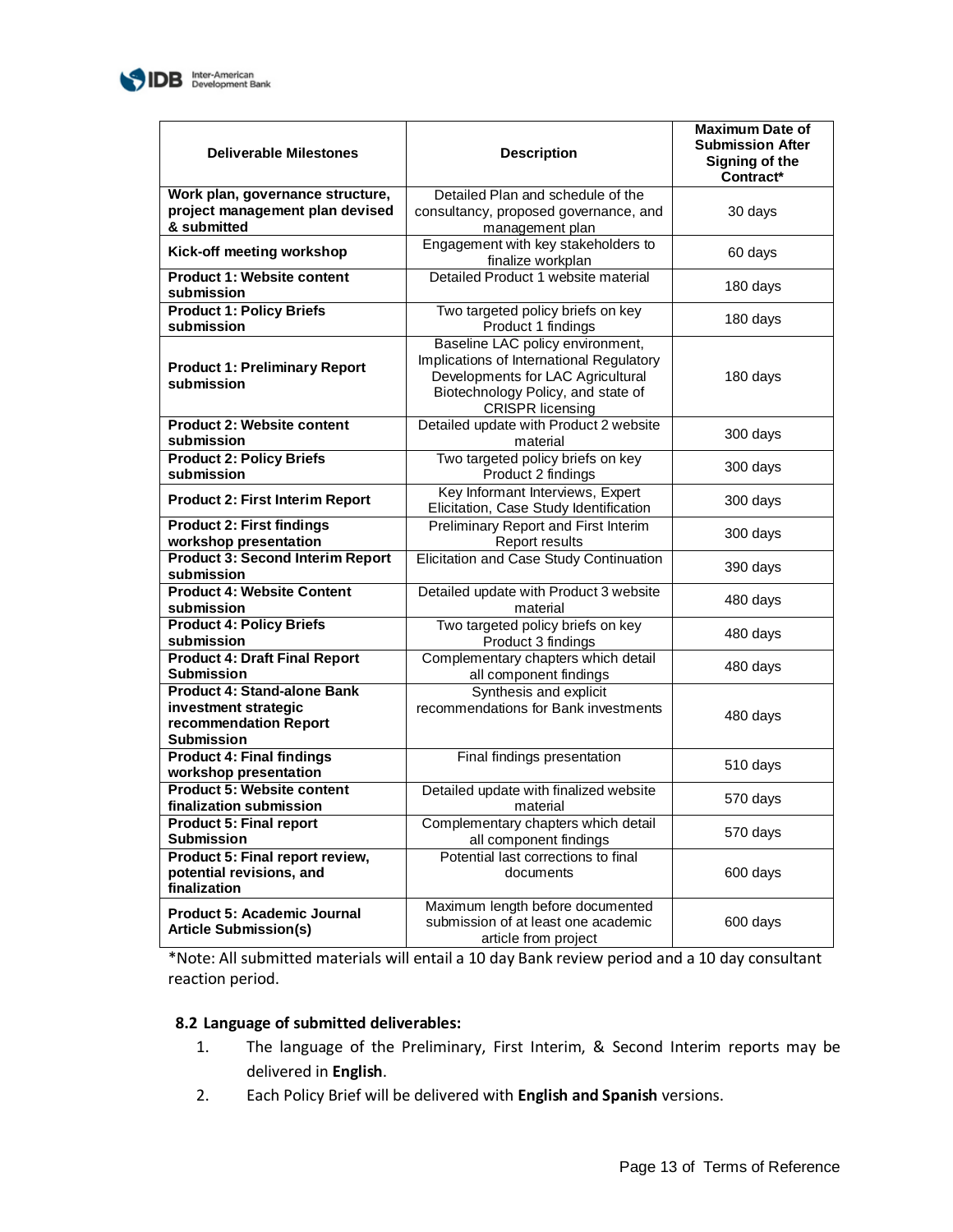

- 3. Website content submission will be delivered with **English and Spanish** versions.
- 4. The Final Report and Report on Recommended Strategic Bank Investments will be delivered with **English, Spanish, and Portuguese** versions.

#### **9 Acceptance Criteria**

- **9.1 Product Management Process.** To ensure alignment of expectations between the consultant, IDB, and beneficiary countries, the following process will be followed for the delivery of major written deliverable products:
	- 1. Consultant develops Product Expectation Document;
	- 2. Joint review and approval of Product Expectation Document;
	- 3. Consultant develops product;
	- 4. Joint review and refinement walk-through of document;
	- 5. Consultant submits product;
	- 6. Bank reviews submission;
	- 7. Bank issues acceptance letter;
	- 8. Consultant submits invoice for product.
- **9.2** IDB Project Leads Eirivelthon Santos Lima and/or Gonzalo P. Munoz are authorized to ultimately accept the work.

#### **10 Other Requirements**

**10.1** No special requirements, such as security requirements, any IT access restrictions/requirements or system downtime/maintenance are anticipated.

#### **11 Supervision and Reporting**

**11.1** The consulting firm will report to IDB Project Leads Eirivelthon Santos Lima and Gonzalo P. Munoz. Communication will follow, at a minimum, at a rate acceptable to coordinate the commenting and approval process detailed in the (8.1) Project Management Process. Physical meetings with IDB project leadership and key stakeholders will occur at the Kick-Off meeting, First Findings Workshop, and Final Findings Workshop. The consulting firm will also work in close collaboration with the hired Individual Consultant, conducting, at a minimum, weekly written and/or phone updates to verify progress.

#### **12 Schedule of Payments**

- **12.1** Payment terms will be based on project milestones or deliverables. The Bank does not expect to make advance payments under consulting contracts unless a significant amount of travel is required. The Bank wishes to receive the most competitive cost proposal for the services described herein.
- **12.2** The IDB Official Exchange Rate indicated in the RFP will be applied for necessary conversions of local currency payments.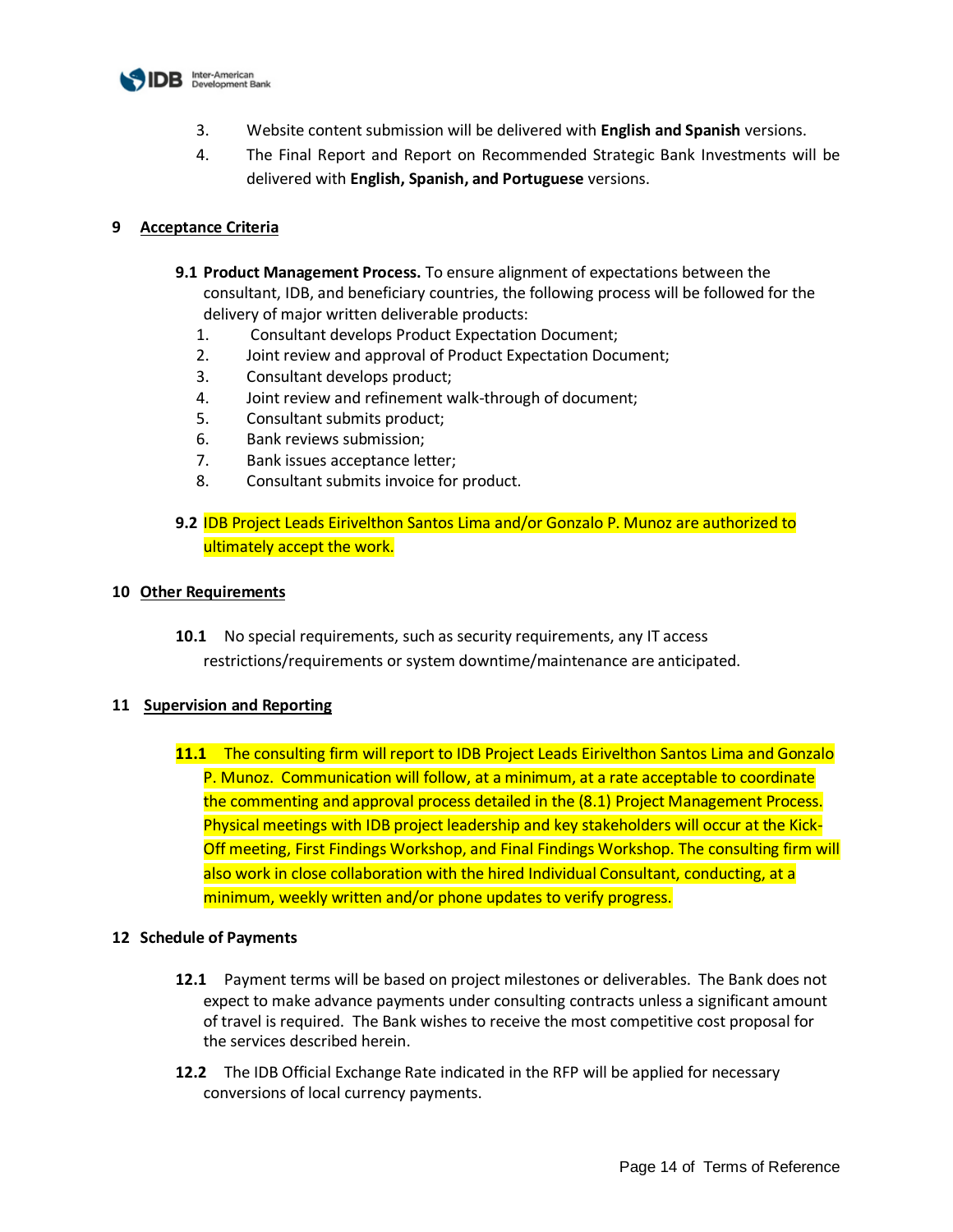

| <b>Payment Schedule</b>                                                                                                                |      |  |
|----------------------------------------------------------------------------------------------------------------------------------------|------|--|
| <b>Deliverable</b>                                                                                                                     | ℅    |  |
| Upon signature of the contract and delivery of an<br>1.<br>updated workplan (activities and products delivery<br>date).                | 30%  |  |
| Upon presentation and approval of Product 1.<br>2.                                                                                     | 20%  |  |
| Upon presentation and approval of written<br>3.<br>components of Product 2.                                                            | 10%  |  |
| Upon presentation and approval of written<br>4.<br>components of Product 3 and participation in First<br><b>Findings Presentation.</b> | 10%  |  |
| Upon presentation and approval of written<br>5.<br>products of Products 4 and 5 and participation in<br>Final Findings Presentation.   | 30%  |  |
| TOTAL                                                                                                                                  | 100% |  |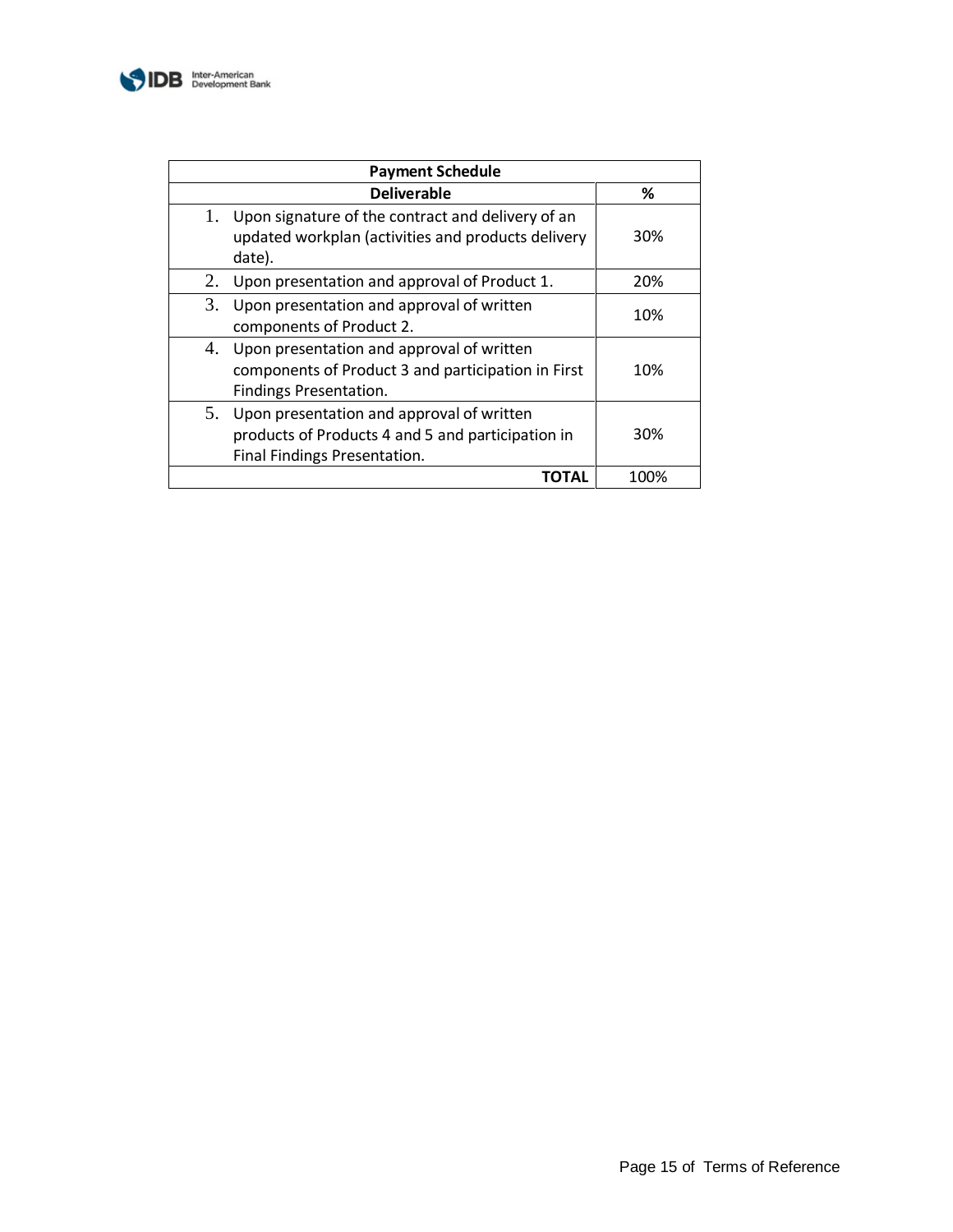

# Assessment of the Regulatory and Institutional Framework for Agricultural Gene-editing via CRISPRbased Technologies in Latin America and the Caribbean

## **Description**

ToR # 2. Consultancy for Advising Agricultural Gene Editing Policy Reform Pathways in the LAC Region

#### **Background:**

The objective of this Consultancy will be to complete a targeted review of current agricultural biotechnology policies and trends, next-generation biotechnology methods with agricultural applications and the licensing structures surrounding them, and critically examine the challenges, opportunities and potential consequences of policy reform pathways which explicitly address next-generation gene editing processes and resulting end-products. The Consultant will be responsible for peer-reviewing the quality of guidance document outputs which will provide the Bank with updates on key regional achievements and capacity deficits in next-generation biotechnology research and development. Further, the consultant will ensure the relevance and practicality of opportunities recommended by the hired firm for investment in human and physical resources.

#### **The Team's mission:**

The Interamerican Development Bank (IDB), through the Division CSD/RND), offers financing, technical assistance, and knowledge products to support its clients in the pursuit of rural development, agriculture innovation, institutional strengthening, and sustainable management of natural resources.

#### **What you'll do**:

- Integrated Governance Structure. It is also important to establish at the very beginning of the project an integrated governance structure combining the key stakeholders from the participating countries, the IDB, and the consultant team. During the start-up phase, the consultant will collaborate with the hired consulting institution to propose a governance structure in order to work with the key stakeholders and the IDB to establish the project plan, processes, and tools the consulting institution will use to plan, execute, monitor, control and report project activities. The consultant will also propose a coordination and collaboration strategy for the remained of project activities.
- Support the Kick-Off Meeting. It is important at the start of a project with many components and stakeholders, such as those proposed in this project, to develop a common understanding of the project's scope, objectives and clear deliverables expectations and establish a consistent approach to executing the project work and reporting on project progress. To begin our collaborative journey towards an on-time, within-budget, and quality deliverables implementation that meets the IDB's and stakeholders' expectations, the individual consultant will work with the IDB design, develop and conduct a formal kick-off meeting with stakeholders and consulting firm.
- Support Product Delivery Management. To ensure alignment of expectations between the consultant, IDB, and beneficiary countries, the following process will be followed for the delivery of major written deliverable products, working in tandem with the hired consultancy firm wherever: 1) firm develops product expectation document (PED); 2) joint review of PED; 3) joint review and refinement walk-through of document; 6) support the bank's reviews submission;
- Peer-Review Main Products. The consultant will collaborate with the Bank to review the main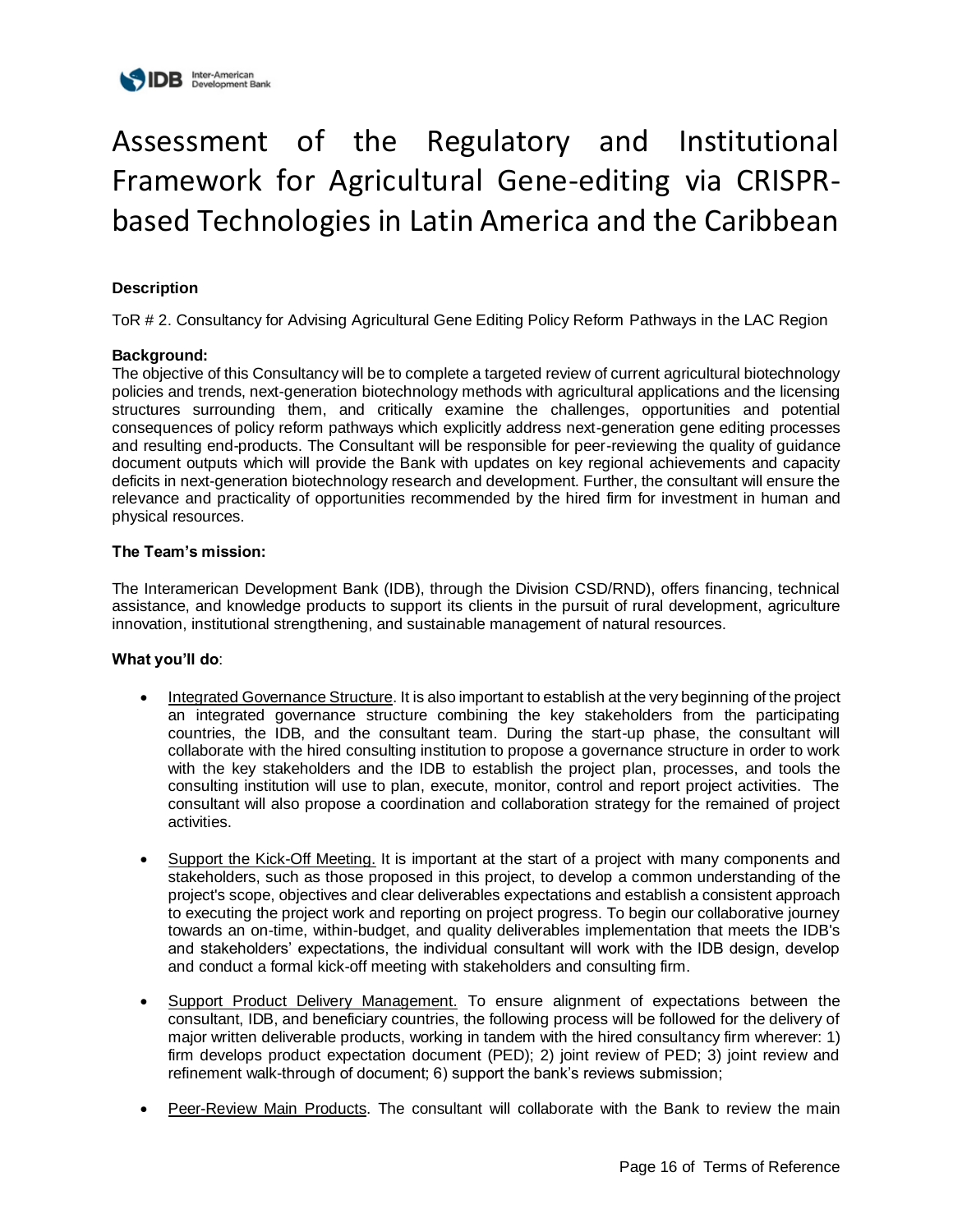

written deliverable from each component of the project. For quality control and increased buy-in, a working group with several representatives from each beneficiary region (Mexico & C.A., Andean Community, Southern Cone) will also be identified from relevant agencies to preview TC outputs and provide feedback in accordance with the product management process before final submission and acceptance.

- Policy Briefings and Website Portal Update. The consultant will be responsible to work the Bank's team to support the development of the policy briefs and website updated adapted from the main reports delivered from the consultancy firm.
- Regional Workshops. The consultant will help the Bank to organize regional workshops to present a summary of the findings and recommendations. The feedback received during the dissemination event and related discussions will serve as input for the preparation of the Final Report of the consultancy.

#### **Deliverables:**

- Product 1. Work Plan;
- Product 2. Governance Structure for the Execution of the Studies and Product Delivery Mechanism;
- Product 3. Technical support for the kick-off meeting;
- Product 4. Peer-review the main written products of the consultancy firm and support the development of the policy briefings;
- Product 5. Technical support for the coordination of the regional workshops;

#### **Payment timeline:**

- 15% of the contract delivery of Product 1.
- 20% of the contract value upon approval of Product 2.
- 20% of the contract value the successful completion of Product 3.
- 20% of the contract value upon approval of Product 4.
- 25% of the contract value upon successful completion of Products 5.

#### **Qualifications**

#### **What you'll need**

- **Citizenship:** You are a citizen of one of our 48-member countries.
- **Consanguinity:** You have no family members (up to fourth degree of consanguinity and second degree of affinity, including spouse) working at the IDB Group.
- **Education:** Master's Degree in Economics in in a biotechnology and/or applied economics.
- **Experience** At least 5 years' experience in years of work in complex, interdisciplinary research efforts, including teams of natural and social scientists, on themes related to agricultural biotechnology and economic policy.
- **Languages:** Must be fluent in written and spoken Spanish and English.

## **Opportunity Summary:**

- **Type of contract and modality**: Products and External Services Consultant (PEC), Lump Sum
- **Contract duration:** 12 months.
- **Place(s) of work**: External consultancy which will be developed at the place of residence of the consultant. Approximately 30% of the consulting time will be spent on the ground in La Paz, Bolivia.
- **Responsible person:** Lead Rural Development Specialist.